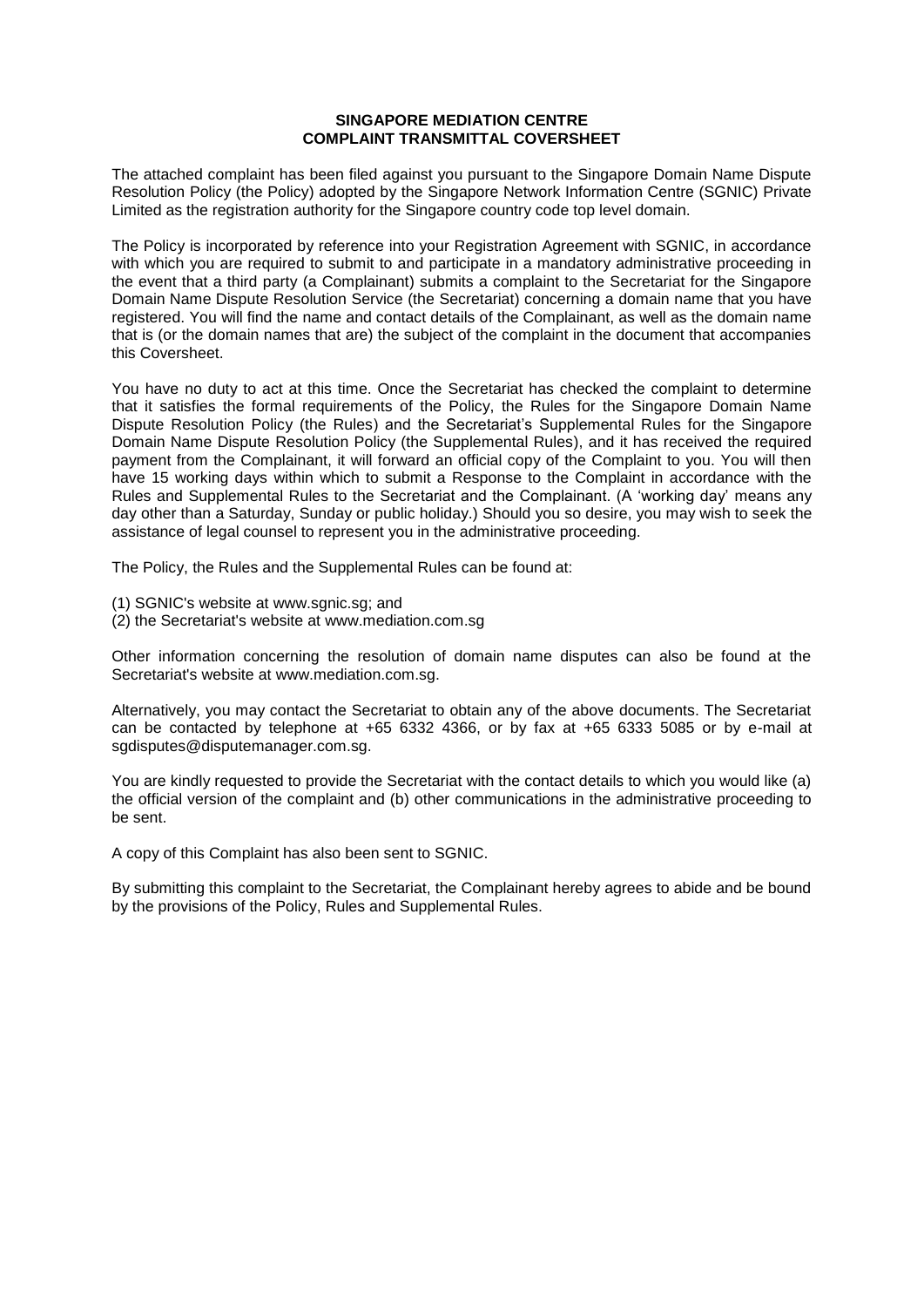# **COMPLAINT**

# **SINGAPORE DOMAIN NAME DISPUTE RESOLUTION SERVICE**

### (**Complainant**)

[FULL NAME AND ADDRESS OF COMPLAINANT]

-v-

(**Respondent**) [FULL NAME AND ADDRESS OF RESPONDENT]

**Disputed Domain Name(s):**  [List name(s) in full]

# **COMPLAINT IN ACCORDANCE WITH THE SINGAPORE DOMAIN NAME DISPUTE RESOLUTION POLICY**

#### **I. Introduction**

(Rules, para. 3(b)(i))

[1.] This Complaint is hereby submitted for decision in accordance with the Singapore Domain Name Dispute Resolution (the Policy) and the Rules for the Singapore Domain Name Dispute Resolution Policy (the Rules).

# **II. The Parties**

# **A. The Complainant**

(Rules, para. 3(b)(ii) and (iii))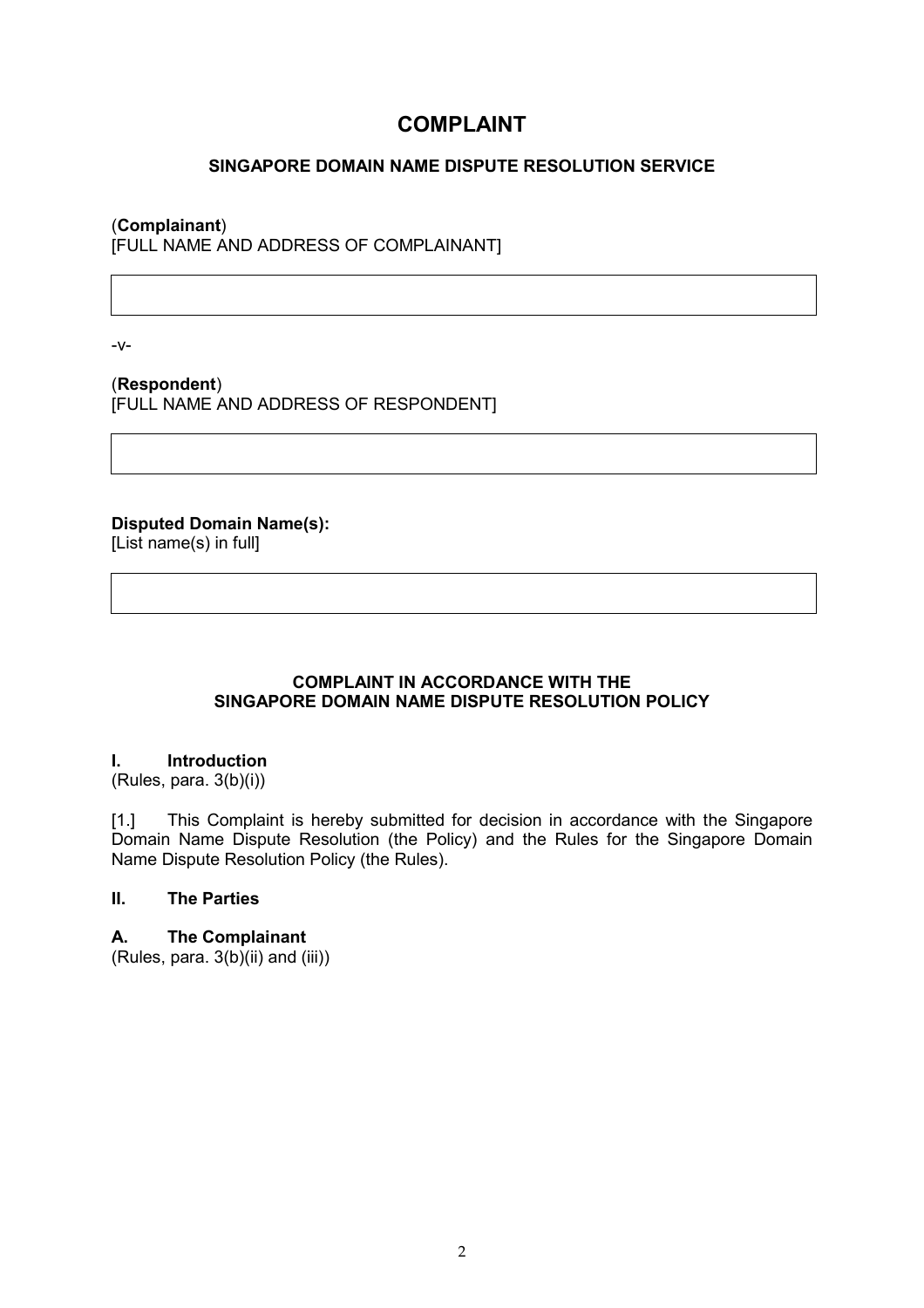#### [2.] The Complainant in this administrative proceeding is:

*[Provide full name and, if an organisation, nature of organisation (eg company, partnership, society, etc.), place of incorporation/registration and principal place of business]* 

[3.] The Complainant's contact details are as follows:

| Address:                   |  |
|----------------------------|--|
| [Specify postal address]   |  |
| Telephone:                 |  |
| [Specify telephone number] |  |
| Fax:                       |  |
| [Specify fax number]       |  |
| Email:                     |  |
| [Specify email address]    |  |

*[Note: If there is more than one Complainant, provide the above information for each Complainant below, describe the relationship between the Complainants and state why each Complainant has a sufficient common interest in the domain name(s) in issue for a joinder to be permissible.]*

[4.] The Complainant's authorised representative in this administrative proceeding is:

*[If relevant, identify the authorised representative and provide all contact details, including postal address, telephone number, fax number and email address. If there is more than one authorised representative, provide contact details for each.]* 

[5.] The Complainant's preferred method of communications directed to the Complainant in the administrative proceeding is as follows:

#### **Electronic-only material**

| Method:                               | Email |
|---------------------------------------|-------|
| Email Address:                        |       |
| [Specify one email address]           |       |
| Contact:                              |       |
| [Identify name of one contact person] |       |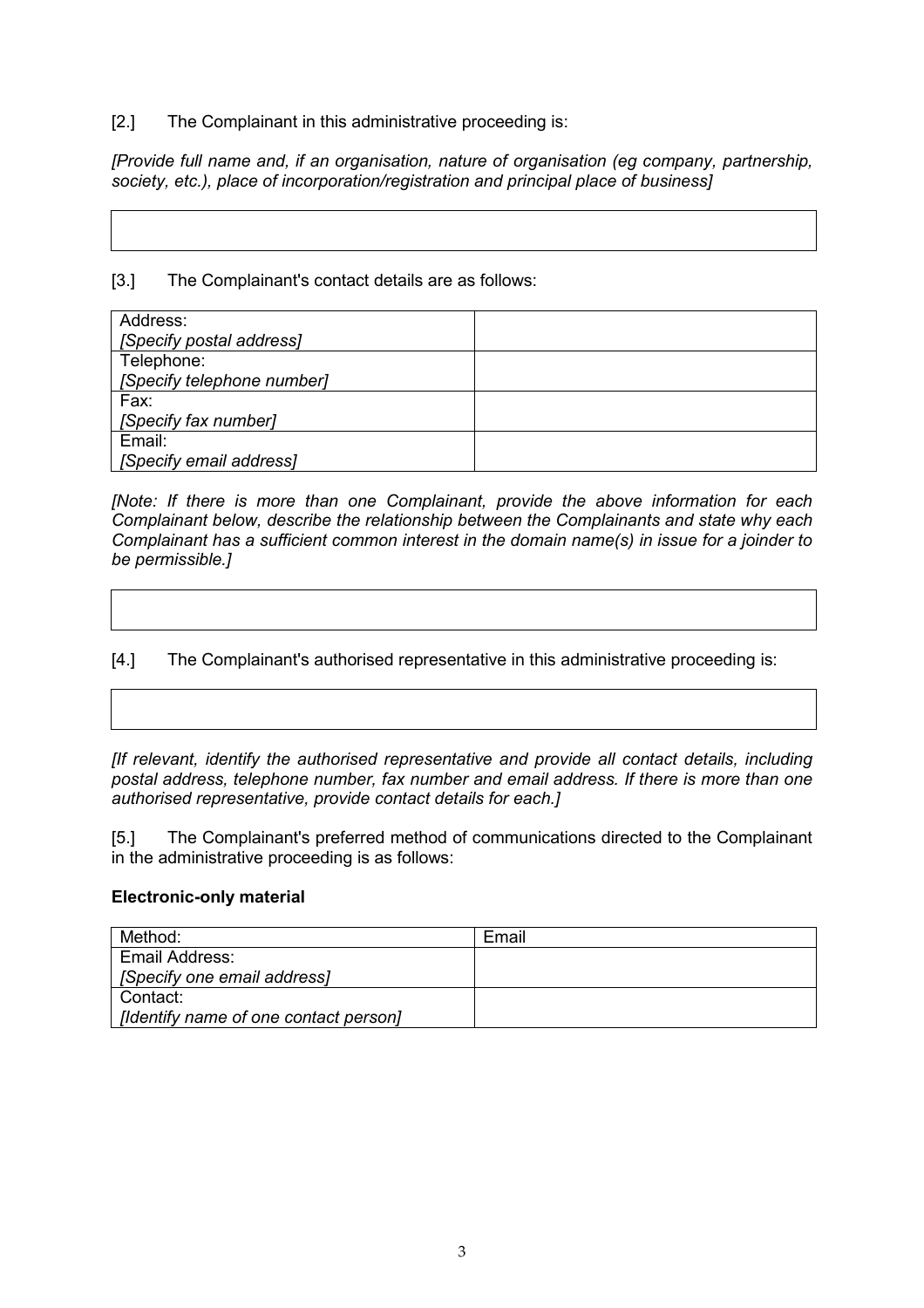# **Material including hard copy**

| Method:                               | Post/courier or fax [documents exceeding]<br>10 pages will not be sent by fax] |
|---------------------------------------|--------------------------------------------------------------------------------|
| Address:                              |                                                                                |
| [Specify one address, if applicable]  |                                                                                |
| Fax:                                  |                                                                                |
| [Specify one fax number]              |                                                                                |
| Contact:                              |                                                                                |
| [Identify name of one contact person] |                                                                                |

# **B. The Respondent**

(Rules, para.  $3(b)(v)$ )

[6.] According to the Whois database maintained by the Singapore Network Information Centre (SGNIC) Private Limited, the Respondent in this administrative proceeding is

*[Identify the Respondent, providing the full name and, if an organisation, nature of organisation (eg company, partnership, society, etc.), place of incorporation/registration and principal place of business, or, if an individual, place of residence)]*.

Copies of the printout of the database search(es) conducted on *[date]* are provided as Annex *[annex number]*.

[7.] The information known to the Complainant regarding how to contact the Respondent is as follows:

| Address:                   |  |
|----------------------------|--|
| [Specify postal address]   |  |
| Telephone:                 |  |
| [Specify telephone number] |  |
| Fax:                       |  |
| [Specify fax number]       |  |
| Email:                     |  |
| [Specify email address]    |  |

Any additional contact details:

*[Provide all contact details (postal address, telephone number, fax number, email address) for the Respondent, including those that may have been used in the course of the pre-Complaint dealings and those available from any Whois look-up service.]* 

*[If there is more than one Respondent, provide the contact details for each Respondent and describe the bases on which they are being joined in a common Complaint.]*

#### **III. The Domain Name(s) and Registrar(s)/Registration Agent(s)** (Rules, para. 3(b)(vi) and (vii))

[8.] This dispute concerns the domain name(s) identified below: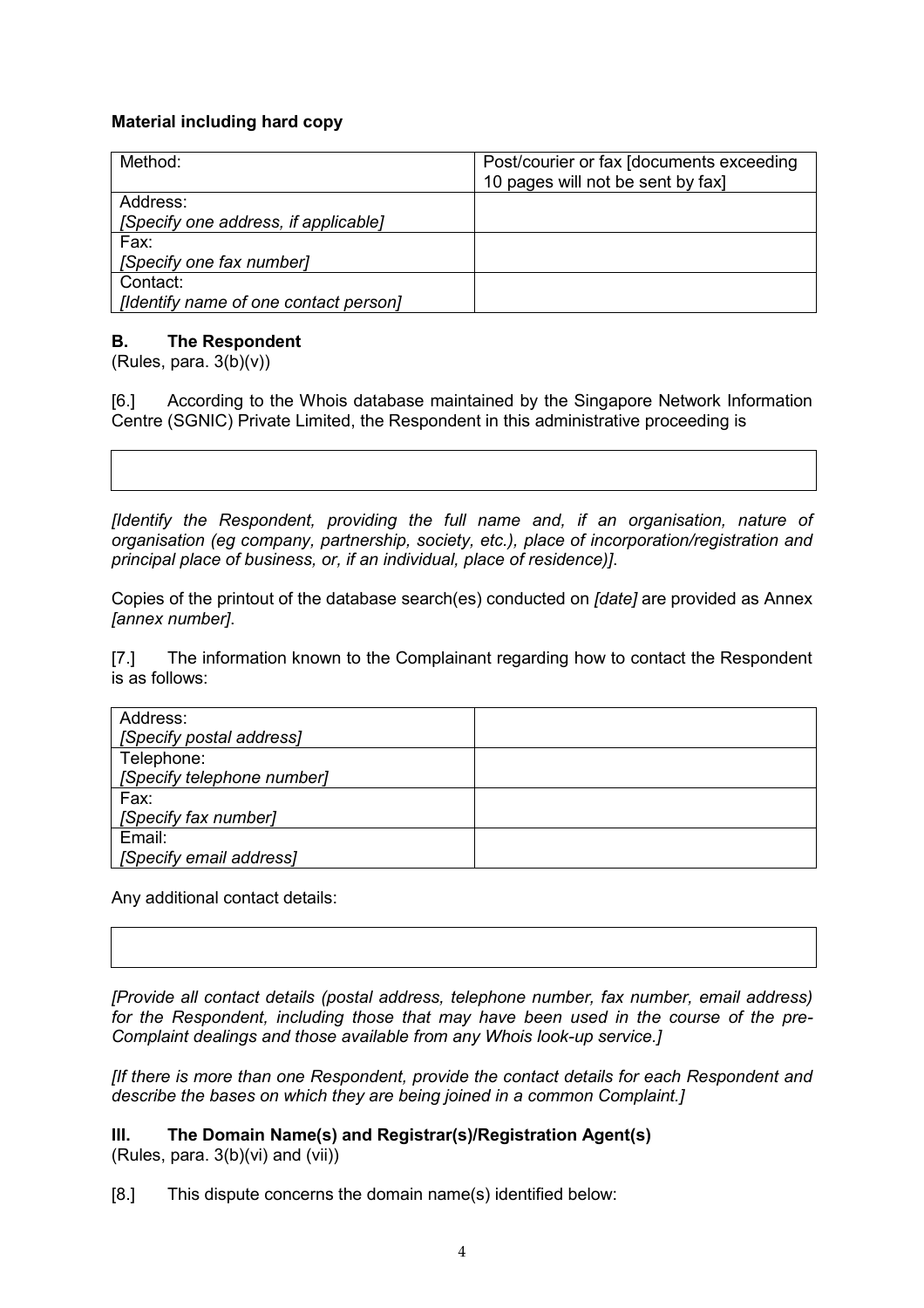*[Identify precisely the domain name(s) in issue.]* 

[9.] The Registrar and Registration Agent(s), if any, with which the domain name(s) is/are registered is/are:

*[Provide the name and full contact details of the Registrar and Registration Agent(s), if any, with which the domain name(s) is/are registered.]*

# **IV. Jurisdictional Basis for the Administrative Proceeding**

[10.] This dispute is properly within the scope of the Policy and the Administrative Panel has jurisdiction to decide the dispute.

[11.] In accordance with para. 4(a) of the Policy, the Respondent is required to submit to a mandatory administrative proceeding because:

(1) The domain name(s) is/are identical or confusingly similar to a name, trademark or service mark in which the Complainant has rights;

(2) The Respondent has no rights or legitimate interests in respect of the domain name(s); and

(3) The domain name(s) has/have been registered or is/are being used in bad faith.

#### **V. Factual and Legal Grounds**

(Policy, paras.  $4(a)$ , (b), (c); Rules, paras.  $3(b)$ (viii) and (ix))

[12.] This Complaint is based on the following grounds:

- · *In accordance with para. 3(b)(viii) of the Rules, specify the name(s), trademark(s) or service mark(s) on which the Complaint is based and, for each name or mark, describe the goods or services, if any, with which the mark is used. A separate description may also be given of the goods or services with which the Complainant intends to use the name or mark in the future. If applicable, attach copies of the registration certificates for the relevant marks as annexes.*
- · *In accordance with para. 3(b)(ix) of the Rules, describe the factual and legal grounds on which the Complaint is made, including, in particular, (1) the manner in which the domain name(s) is/are identical or confusingly similar to a name, trademark or service mark in which the Complainant has rights; (2) why the Respondent should be considered as having no rights or legitimate interests in respect of the domain name(s) that is/are the subject of the Complaint; and (3) why the domain name(s) should be considered as having been registered or as being used in bad faith. In particular, highlight any relevant aspects of paras. 4(b) and (c) of the Policy that are applicable.*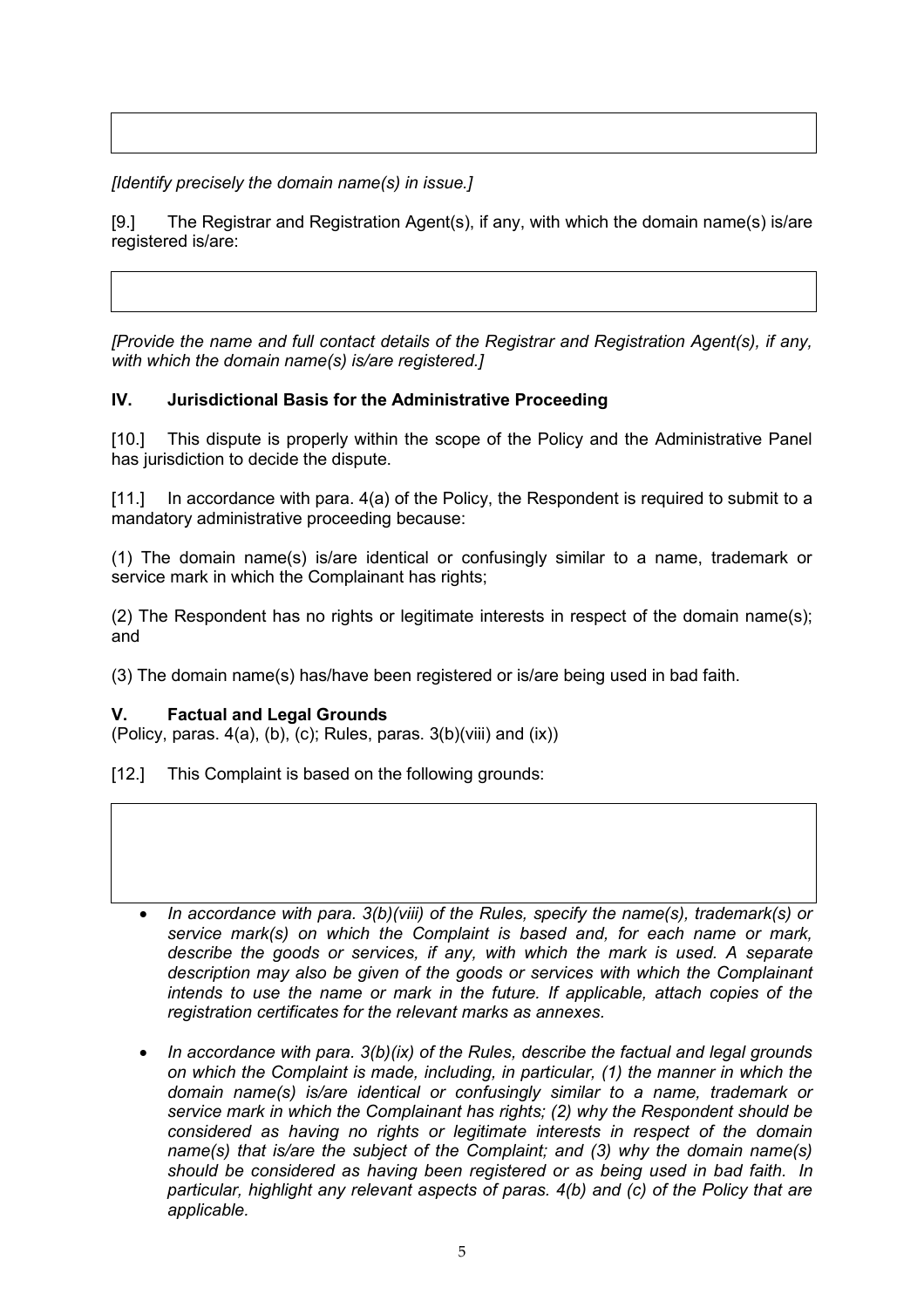- · *The part of this section of the Complaint (ie Factual and Legal Grounds) dealing with the description required under para. 3(b)(ix) of the Rules should not exceed the 5000 word limit provided for under para. 9(a) of the Supplemental Rules.*
- · *Relevant documentation in support of the allegations made should be submitted as annexes to the Complaint, with a schedule indexing such documents. Copies of case precedents or commentaries that are referred to for support should be submitted with complete citations.*

#### **VI. Remedies Sought**

 $(Rules, para. 3(b)(x))$ 

[13.] For the reasons described in Section V above, the Complainant requests the Administrative Panel appointed in this administrative proceeding issue a decision that the contested domain name(s) be dealt with as follows:

*[Choose either 'transfer' or 'cancellation' for each domain name.]* 

#### **VII. Administrative Panel**

(Rules, para. 3(b)(iv))

[14.] The Complainant elects to have the dispute decided by a [single member Administrative Panel/three member Administrative Panel].

*[If a three member Administrative Panel is designated, the names of three persons must be provided below, one of whom the Secretariat shall attempt to appoint to the Administrative Panel in accordance with para. 6 of the Rules. The names of the nominees must be taken from the Secretariat's SDRP Panellist.]* 

**VIII. Submission to Jurisdiction** (Rules, para. 3(b)(xiii))

[15.] In accordance with para. 3(b)(xiii) of the Rules, the Complainant agrees to submit, with respect to any challenges that may be made to a decision in the Administrative Proceeding ordering the transfer or cancellation of the domain name(s) that is/are the subject of this Complaint, to the jurisdiction of the courts in Singapore.

# **IX. Other Legal Proceedings**

(Rules, para. 3(b)(xi))

[16*.*] [No legal proceedings/The following legal proceedings] have been commenced or terminated in connection with or relating to the domain name(s) that are the subject of this Complaint.

*[Identify any other legal proceedings that have been commenced or terminated in connection*  with or relating to the domain name(s) that is/are the subject of the Complaint, and *summarise the issues that are the subject of that/those proceeding(s).]*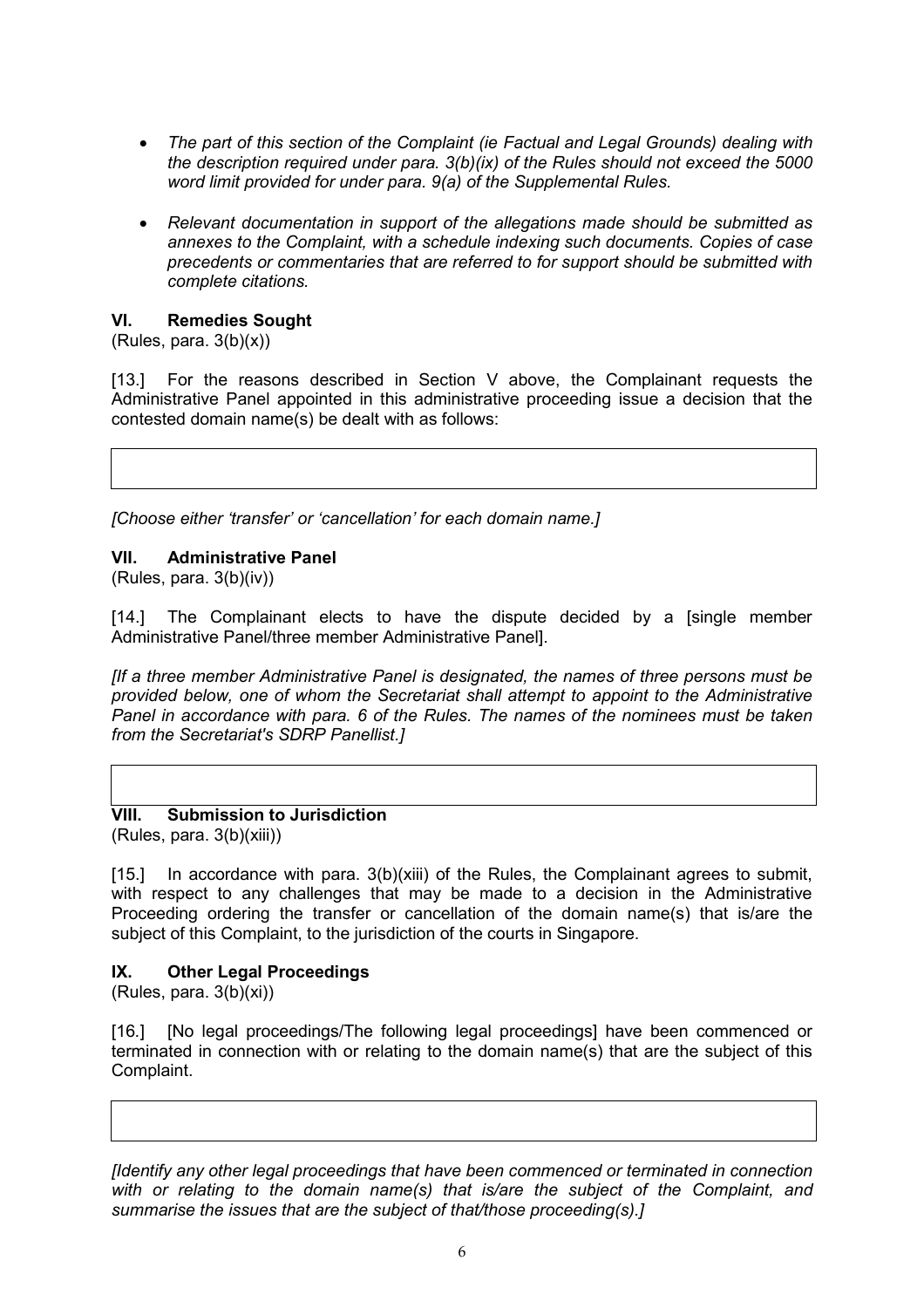# **X. Communications**

(Rules, para. 3(b)(xii); Supplemental Rules, para. 4(b))

[17.] A copy of this Complaint, including the cover sheet as prescribed by the Supplemental Rules, will be sent or transmitted to the Respondent on *[date]* by *[method]*.

*[Indicate method(s) of communication and contact details used, with reference to para. 2(b) of the Rules]*.

[18.] A copy of this Complaint will be sent or transmitted to SGNIC on *[date]* by *[method]*.

*[Indicate method(s) of communication and contact details used]*.

#### **XI. Mediation and Settlement**

 $(Rules, paras. 3(b)(xiv), (xv), (xvi) and (xvii))$ 

[19.] The Complainant [agrees/does not agree] to have the dispute mediated by the Administrative Panel before the Administrative Panel is called upon to decide the dispute.

[20.] The Complainant [consents/does not consent] to having the terms of any settlement that may be reached between the Parties, whether as a result of mediation by the Administrative Panel or otherwise, reflected in a decision of the Administrative Panel.

[21.] An Administrative Panel that mediates the dispute [may/shall not] proceed to decide the dispute if the Parties fail to reach an agreement after mediation.

[22.] The Complainant [would still wish/does not wish] to have the dispute mediated by the Administrative Panel in the event that the Respondent does not agree to the same Administrative Panel deciding the dispute should the Parties fail to reach an agreement after mediation.

#### **XII. Payment**

[23.] As required by the Rules and Supplemental Rules, payment in the amount of SGD *[amount]* is being made by [bank transfer/cheque/bank draft/Singapore postal order].

Additional information, if any:

#### **XIII. Certification**

(Rules, para. 3(b)(xiv))

[24.] The Complainant agrees to abide and be bound by the provisions of the Singapore Domain Name Dispute Resolution Policy, the Rules for the Singapore Domain Name Dispute Resolution Policy and the Supplemental Rules for the Singapore Domain Name Dispute Resolution Policy.

[25.] The Complainant agrees that its claims and remedies concerning the registration of the domain name, the dispute, or the resolution of the dispute shall be solely against the domain name holder and waives all such claims and remedies against (a) the Singapore Mediation Centre, the Singapore International Arbitration Centre, and the administrative dispute resolution service secretariat and their staff, except in the case of deliberate wrongdoing by their staff, (b) a panellist, except in the case of deliberate wrongdoing by the